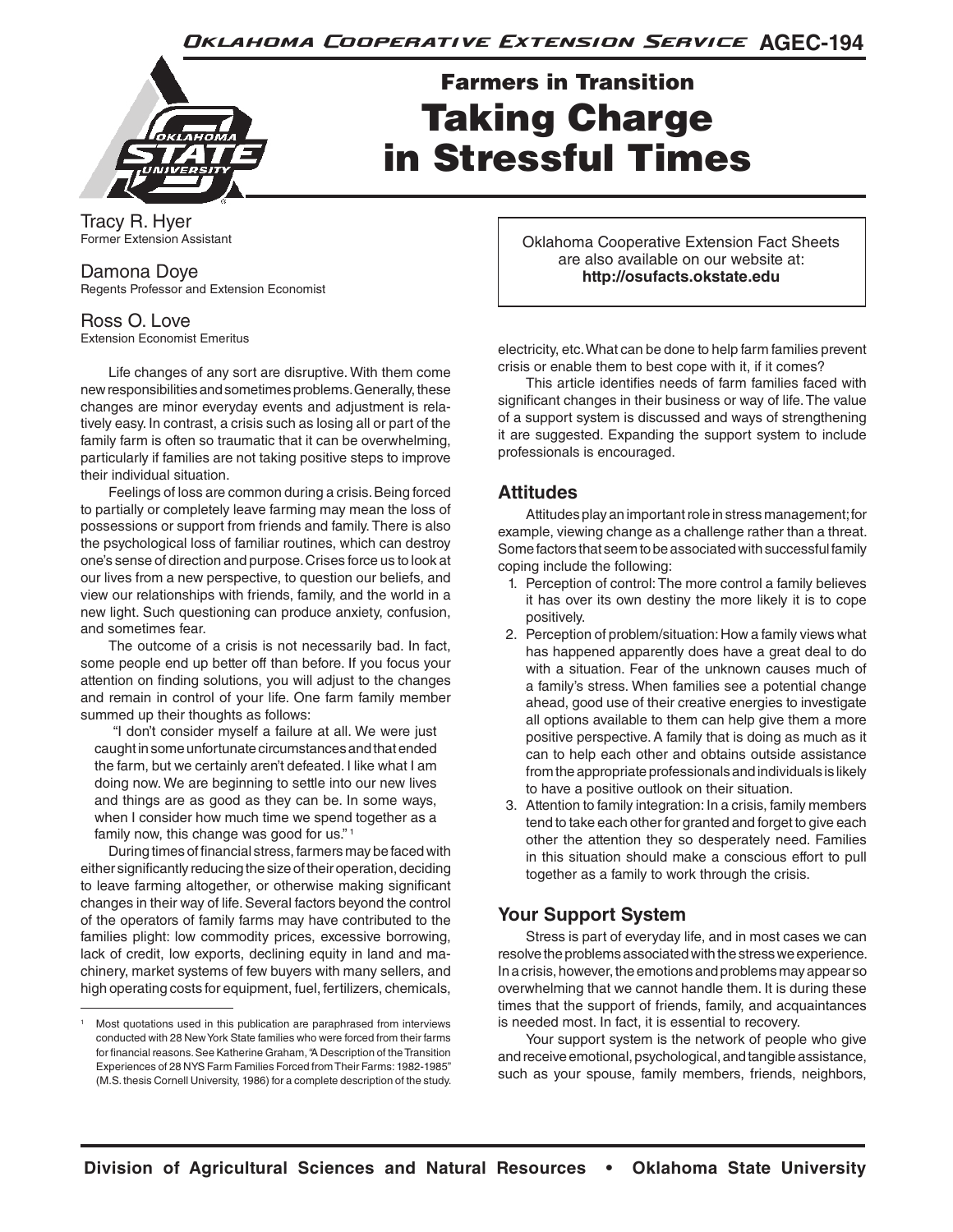church members, and staff at community agencies. Each of these people provides a different level of support. Some are very close to you and you feel very comfortable talking to them about your deepest concerns. Other people are not as close but nonetheless provide assistance.

Support systems play an important role in our lives, affecting both our physical and our mental well-being. Having a strong support system is particularly important during a crisis. Friends, family, community members, and neighbors help us adjust to whatever changes, losses, and problems have occurred. An invitation for a cup of coffee, a comforting hug, a shoulder to cry on, help with errands, and gifts of food and clothing are evidence that a support system is working well.

To identify the people in your support system, imagine yourself at the center of a dart board with three circles. The circle immediately surrounding you includes those people to whom you feel close: family and close friends. You feel comfortable confiding in them, and you depend on them to be there when you need them. The next larger circle includes those people with whom you are less intimate but who share your day-to-day life such as church members, neighbors, and friends. The outermost circle includes acquaintances and community members such as the feed store dealer and the veterinarian. You are not personally involved with these people, but you perceive them to be helpful.

#### **The Need for Support During Crises**

"There is so much change. We never thought it would be this bad. We weren't prepared for the decisions, problems, and changes we have had to make. It's been rough. Starting over from scratch at 47 years old is really hard to do."

Having a strong support system is essential for coping with stress, making changes in farming practices or making the transition from farming to a new life. Yet many families undergoing this change do not feel supported by their communities. Responsibilities for this problem fall not only on the communities, but also on the families.

Often community members do not understand the trauma of potentially losing a family farm. People in communities made up primarily of nonfarm families may think that farming is "just another job" and not realize the families' need for support. In more rural areas, the news that a neighbor was forced to sell can frighten and shock a community. The news travels fast, sending "shock waves" throughout the community.

"Neighbors seem to avoid us. It is like they are scared that the same thing will happen to them if they talk to us. When I grew up, farmers seemed to stick together a lot more than they do now. It's like they see us differently."

To avoid embarrassment or awkward situations, neighbors do not say anything. To the family, the silence is often perceived as intentional avoidance or condemnation.

"No one ever said anything directly to us. It was like we had an illegitimate child: you knew everyone knew and that they talked about it, but no one said anything to you. The community seemed to condemn us for what happened. My wife was afraid to go to meetings because she was nervous about how people might react to her."

Regardless of the reasons for the lack of support, it often has damaging effects. Under the best circumstances, families being forced out of farming experience deep feelings of failure and guilt. Being treated like outcasts by their communities further destroys their already sinking self-esteem and confidence.

"My husband thinks of himself as a failure. And he thinks that everyone else thinks that too. I keep trying to tell him that it's not true, but it doesn't help. He believes that people here see him as a failure."

At the same time, the community is not entirely responsible for the problem. In many instances, farmers are reluctant to ask for help. They pride themselves on their independence and ability to solve their problems without the help of others. This reluctance to ask for assistance from anyone outside the immediate family can discourage neighbors from being supportive.

"Farmers in a bad financial situation do not want others to know how bad it is, so they don't open up and talk to others. We didn't talk to anyone for a long time. I guess it was pride that kept us from it. We thought that we should be able to handle anything within the family and it was a sign of weakness to get help outside the family."

Many families also have difficulty accepting assistance from others. They feel accepting help is evidence that they are unable to solve their problems. This feeling damages their pride and credibility. One family that worked with the Oklahoma State University Cooperative Extension Services' Intensive Financial Management and Planning Support (IFMAPS) program came to the following conclusion before making the decision to contact an IFMAPS representative:

"We farmers and ranchers are just about out of the business. We have to reach out for trained individuals that can give us sound information on financial management."

### **Building a Stronger Support System**

There are many ways farmers in crisis can strengthen their support systems. Here are a few suggestions. Open up and talk to others. As one farmer said:

"Let others know you are in trouble, so that you can be helped. You can't get help if no one knows you've got problems. Farmers find it hard to do this, but they have got to. Otherwise it will take a long time for them to straighten out their lives."

Seek assistance from clergy, Cooperative Extension Educators, and professional counselors. These professionals are good sources of objective and constructive advice. Be receptive to assistance from others. Some farmers believe accepting assistance is a sign of weakness. Actually, the opposite is true: a wise person knows when he or she needs help and welcomes assistance.

Educate community members about farm financial stress or the experience of being displaced from one's farm. People are often unaware of how traumatic such an experience is and are thus unsupportive. Farmers working with farm and community organizations can increase awareness.

- Communities might want to consider these suggestions: 1. Encourage farm families with financial problems to talk about their situations. Farm and church groups and the Cooperative Extension service are valuable sources of help in setting up support networks for such families.
- 2. Encourage neighbors and community members to be supportive of families displaced from farming. Running errands, bringing a dinner casserole to the family, delivering wood, or stopping by for coffee show that the community cares.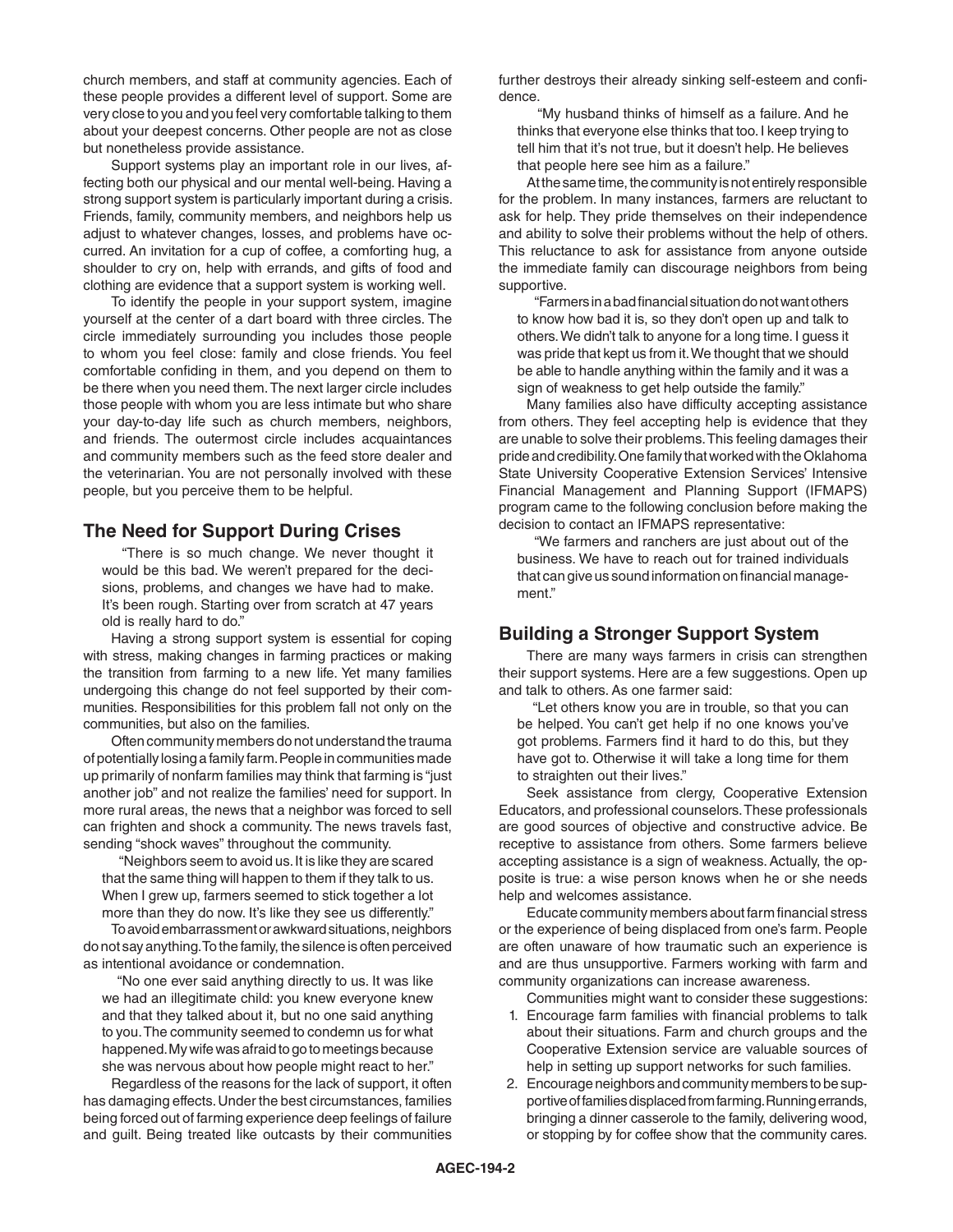# **Meeting Other Needs**

In addition to maintaining a moral support system, taking charge of your personal and financial problems requires a hard look at the reasons for current problems. Taking charge may require learning or improving skills or it may mean expanding your support system to include professional farm advisors, lawyers, accountants, etc. The following paragraphs highlight common needs and suggest places to obtain assistance.

#### **Developing Farm Financial Management Skills**

Oklahoma State University Cooperative Extension Services' Intensive Financial Management and Planning Support (IFMAPS) is a fee-based program that program provides specially trained financial specialists who will work with individual families to analyze the financial condition of their business. These specialists also help the families develop and evaluate a comprehensive business plan. IFMAPS provides the kind of assistance necessary for decision makers to: 1) Accurately evaluate the financial health of their businesses, 2) Identify and assess the options available to their businesses, 3) Develop appropriate business strategies to improve their financial future, and 4) Implement strategies within their business framework. For more information, contact your local Extension office or call 1-800-522-3755.

#### **Improving Record Keeping Skills**

Accurate records will not guarantee increased profits, but generally keeping complete records can improve the accuracy of income tax information, help farmers get needed credit, and provide an accurate and sound basis for all management decisions. OSU has on-line resources on adapting Quicken®, a popular personal finance software, for farm use (see agecon. okstate.edu/quicken). For a recordbook form that can be filled out by hand, go to agecon.okstate.edu/farmbook

#### **Developing Job Skills and Searching**

#### **for Off-Farm Jobs**

Your local Extension office can link you to local resources for a variety of human problems and needs, including job placement services and institutions (colleges, vo-tech schools, etc.) that provide assistance to help better prepare individuals for off-farm employment.

Career counselors are available through many organizations and agencies. Agricultural and technical schools and community colleges have professionals available to assist you in your job search. There are also state and private agencies available to assist you. The quality of these services varies considerably.

Workforce Oklahoma Centers provide career counseling, skills assessment, training for new workers, job search assistance, and referrals to specialized programs and services. For more information, see the Oklahoma Department of Commerce website: www.okcommerce.gov.

## **Seeking Sound Legal Advice**

Legal Aid Services of Oklahoma also provides legal assistance to eligible low-income people and senior citizens with civil legal problems. See www.legalaidok.org. Friends and business acquaintances may also assist the farm family in locating legal counsel.

#### **Stress Management**

Contact your local Extension office for information regarding programs in your area on stress management. Family doctors, mental health professionals, and clergy are also excellent resource people to call for assistance in coping with your current situation.

#### **Family Financial Management**

Specially trained Extension Educators are available to assist you in sharpening your family financial management and decision making skills. Topics addressed include: rescaling expenditures, rethinking goals, and basic budgeting.

#### **Summary**

Facing problems and actively seeking solutions is a positive and constructive approach to dealing with the trauma for farm families potentially facing significant changes in their farm or way of life. A farm family should utilize all resources available to them to gather information about challenges they are likely to face during the transition and seek the appropriate help in making decisions. Farm families should talk to other farmers who have experienced similar adjustments. Farmers should consult professionals (Cooperative Extension agents, lawyers, lenders, accountants) for help in identifying their options and understanding the implications of decisions made.

Keep abreast of current events by reading newspapers, farm magazines, and listening to the local news. One farmer had this advice to offer:

"My advice to anyone with financial problems is simple. Seek every avenue and every available option. Talk to professionals and get their opinion. It takes time and it isn't easy talking about your problems, but believe me it's worth it. You'll be prepared for a lot of things that will happen and you'll also be in better position to make the right decision for your family. You'll stay in control of your life."

Stay in touch with family and friends. Keep lines of communication open at home among family members. Pull together and draw upon the support of friends and family. Every family feels frustration, uncertainty, and anxiety over making decisions to help prevent and/or cope with transition. Partially exiting farming through rescaling of your operation and/or obtaining off-farm employment can also bring about much anxiety. With a positive approach, however, it is possible to remain in control and to progress through the transition quickly with few problems. You will emerge with your self-esteem intact and with a positive outlook toward the future.

Exploring options does not necessarily require costly fees. The services provided through the Oklahoma Cooperative Extension Service previously mentioned are designed specifically to assist Oklahoma farm and ranch families through this difficult time. Departments of social services, family and children's services, job services, clergy, and high school guidance counselors also provide assistance for free or at low costs. Do not hesitate to use them if needed.

#### **Other Fact Sheets in the Series:**

| AGEC-196 Finding a New Career                          |
|--------------------------------------------------------|
| AGEC-197 Coping with Restructuring or Loss of the Farm |
| AGEC-198 Negotiation Strategies                        |
| AGEC-208 Evaluating Options for Change                 |
| AGEC-213 Farm Family Decision-Making                   |
|                                                        |